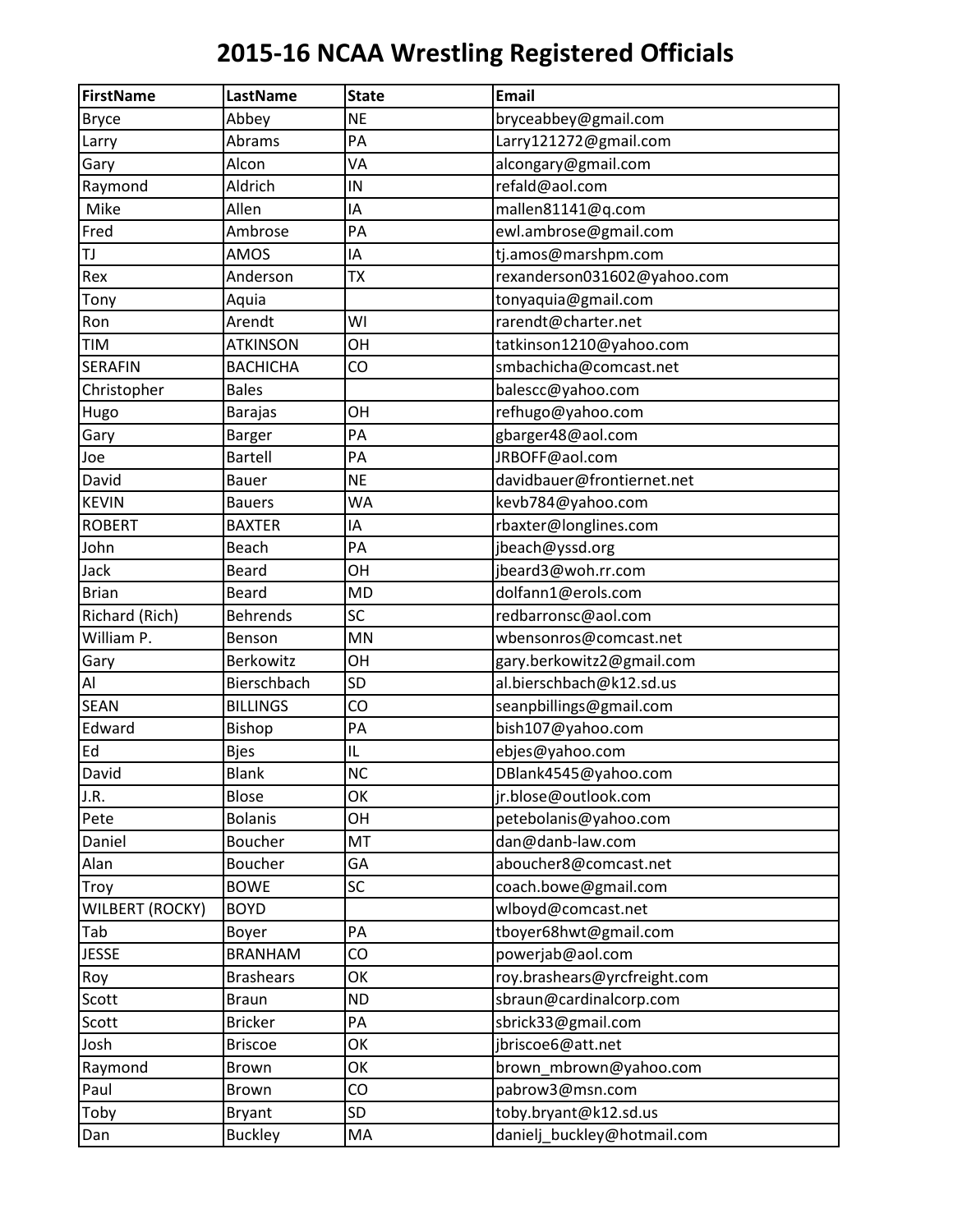| <b>Brian</b>   | <b>Bufagna</b>    | <b>NH</b> | bufagna@aol.com              |
|----------------|-------------------|-----------|------------------------------|
| Michael        | <b>Burns</b>      | <b>TN</b> | mikeburns.pa@gmail.com       |
| Stephen        | <b>Burton</b>     | <b>NY</b> | sb@questengineeredsales.com  |
| <b>JOHN</b>    | <b>BUTCH</b>      | PA        | jdbutch@aol.com              |
| Rob            | <b>Butka</b>      | PA        | Robert.butka@scrsd.org       |
| Gary           | Byrd              | SC        | gsbyrd@aol.com               |
| Max            | Calehuff          | CA        | mcalehuff@netscape.net       |
| Jeremy         | Callen            | <b>WV</b> | jeremycallen5@gmail.com      |
| Andrew         | Calvetti          | MI        | magisterfidelis@gmail.com    |
| Jon            | Cameron           | <b>ND</b> | jcameron732@cs.com           |
| LARRY          | CAMPANA           | OH        | dinodino953@yahoo.com        |
| Chris          | Campbell          | VA        | coachcc@hotmail.com          |
| David          | Capone            |           | davejcapone@gmail.com        |
| <b>GINO</b>    | <b>CAPONI</b>     | OH        | grcaponi@gmail.com           |
| Jeremy         | Carlson           | OR        | jeremycarlson0@gmail.com     |
| Clifford       | Carrier           | SC        | brdsportster@hotmail.com     |
| Zack           | Catalina          | <b>FL</b> | zack_catalina@hotmail.com    |
| Domenico       | Cavaiuolo         | PA        | dcavaiuolo@esu.edu           |
| Mark           | Cesari            | PA        | markcesari@comcast.net       |
| Joseph         | Cesari, Jr.       | <b>NC</b> | cesar001@mc.duke.edu         |
| Michael        | Chase             | <b>NC</b> | michael.chase158@gmail.com   |
| <b>BERNARD</b> | CHATMAN           |           | blchatman@msn.com            |
| Nathan         | Chatman           | PA        | n8chatman@hotmail.com        |
| Jimmy          | Chen              |           | jim_chen_88@yahoo.com        |
| <b>JOE</b>     | <b>CHESBROUGH</b> | OH        | Chez@nowoa.org               |
| Don            | Christensen       | UT        | silverpointinc@hotmail.com   |
| Scott          | Christian         | <b>AZ</b> | scottchristian@cox.net       |
| <b>JIMMY</b>   | <b>CHUNG</b>      | CA        | jimchung.812@gmail.com       |
| Andrew         | Church            |           | church.andrew12@gmail.com    |
| Carl           | Clifford          |           | carlclifford1956@yahoo.com   |
| Christopher    | Cobb              | PA        | ccobb72@comcast.net          |
| <b>Brian</b>   | Collier           | SC        | brian.collier.167@gmail.com  |
| Neal           | Collins           | SC        | collins.neal@gmail.com       |
| Ed             | Conn              | <b>CT</b> | esconn007@gmail.com          |
| Clark          | Conover           | <b>MO</b> | cconover@hrsa.gov            |
| Doug           | Cook              | OH        | theref1@hotmail.com          |
| Jeff           | Cook              | ΑZ        | jtcooki@verizon.net          |
| Gary           | Cook              | <b>NY</b> | ryankali22@hotmail.com       |
| Steven         | Cooley            | <b>NE</b> | scooley@gates.com            |
| Chris          | Coover            | <b>TN</b> | chriscoover@21stmortgage.com |
| jim            | copney            | WV        | copewrestling@gmail.com      |
| Thomas         | Corey             | CA        | tcorey@me.com                |
| Dave           | Cornemann         | SD        | dave.cornemann@gmail.com     |
| Sergio         | Cortez            | CA        | theref09@verizon.net         |
| Austin         | Coufal            | <b>NE</b> | acoufal7@gmail.com           |
| <b>Bradley</b> | Covington         | <b>OR</b> | brad_covington@hotmail.com   |
| JAY            | COX               | IA        | coxy717@gmail.com            |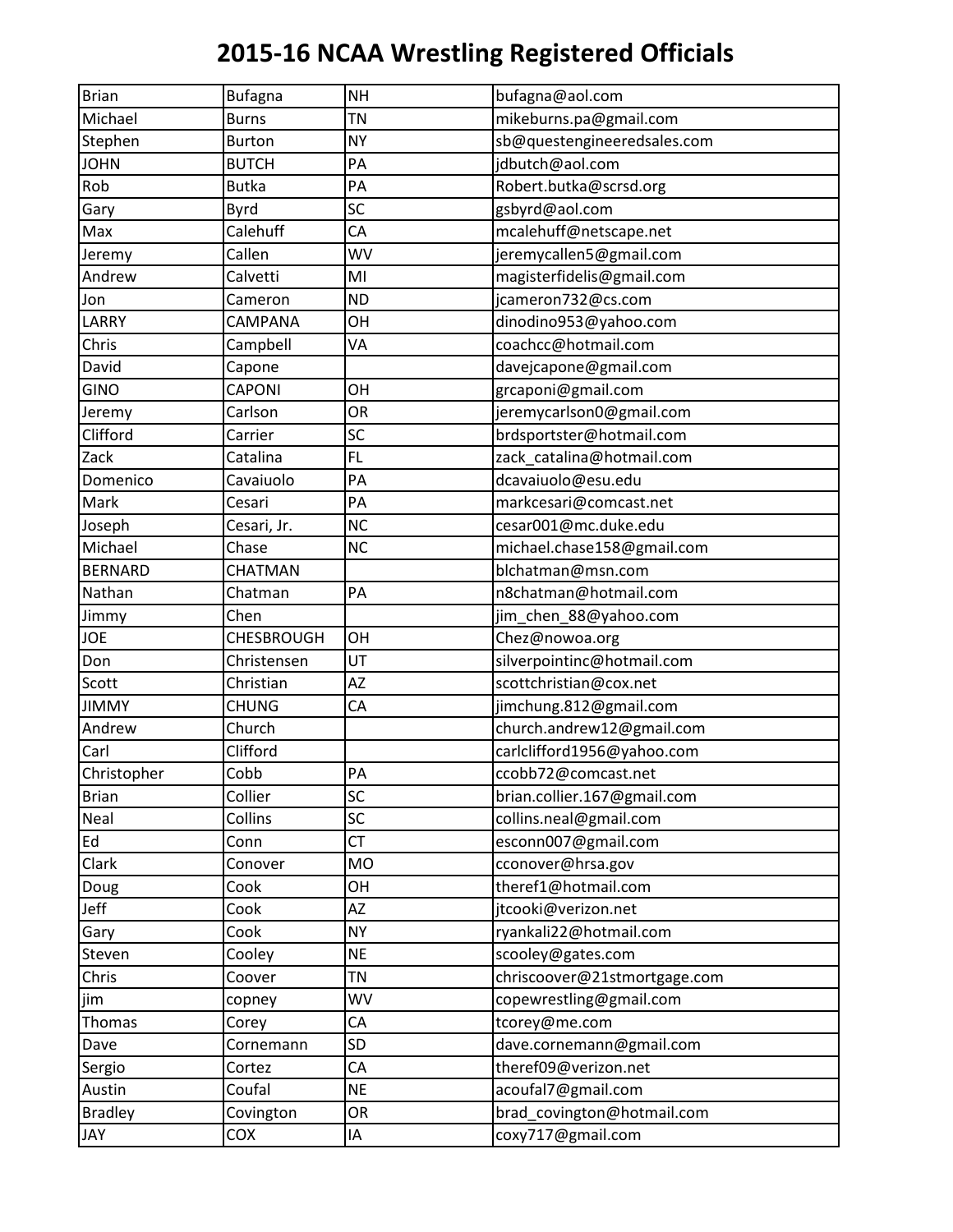| Rob           | Coyle           | <b>MD</b> | rcoyle@manganaro.com                |
|---------------|-----------------|-----------|-------------------------------------|
| Paul          | Crouse          | <b>NC</b> | crouserp@alleghany.k12.nc.us        |
| Lance         | Cunico          | CO        | cunico6@msn.com                     |
| <b>STEVEN</b> | <b>CURTIS</b>   | GA        | coastalwrestlingofficials@yahoo.com |
| Todd          | Dancesia        | <b>NY</b> | greengopher7@hotmail.com            |
| John          | Danner          | WI        | jdanner@hsdlaw.net                  |
| Clay          | Darnell         |           | claydarnell@msn.com                 |
| Ray           | Davis           | <b>TN</b> | shadygrady22@hotmail.com            |
| Kyle          | Davis           | <b>TN</b> | karatero@yahoo.com                  |
| Scott         | Davis           | <b>NY</b> | sdavis10@stny.rr.com                |
| Kenneth       | Daws            | PA        | kdaws@rcn.com                       |
| Dwayne        | Dawson          | MA        | dcdawson1000@yahoo.com              |
| Rick          | Dawson          | IA        | redawson@dmacc.edu                  |
| Mark          | Dawson          | PA        | markdawson1@comcast.net             |
| Joseph        | DeBarbieri      | <b>NY</b> | jdebarbieri@bville.org              |
| <b>MIKE</b>   | <b>DECKER</b>   |           | m.d.decker@att.net                  |
| Justin        | DeCoteau        | <b>ND</b> | decota76@hotmail.com                |
| Ken           | DeJonge         | NJ        | knebfan@aol.com                     |
| Tony          | Denke           | <b>NE</b> | tiger165@excite.com                 |
| Robert        | Derr            | PA        | bderrhockey@windstream.net          |
| Mark          | Dexter          | CA        | markkd@cox.net                      |
| Ryan          | Diaz            | <b>TX</b> | ryandiaz@suddenlink.net             |
| Gary          | Dickerson       | CA        | dickersongnc@verizon.net            |
| <b>NICK</b>   | <b>DIEDE</b>    | CO        | nicklaus.diede@comcast.net          |
| George        | Dixon           | SC        | geodix@yahoo.com                    |
| William       | Doran           | <b>NY</b> | wdoran1@verizon.net                 |
| Jim           | Dorney          | PA        | Jim.Dorney@Blackbox.com             |
| Louis         | Drnjevich       | PA        | rhett2go57@zoominternet.net         |
| Conrad        | Duffy           | MT        | duffysbigsky@outlook.com            |
| Lynn          | Dyche           | CA        | dyche2747@sbcglobal.net             |
| <b>ERIC</b>   | <b>ECKERMAN</b> | IA        | eckermane@gmail.com                 |
| Bob           | Edmonds         | CA        | bedmonds74@yahoo.com                |
| Randall       | Ellenbecker     | <b>TX</b> | randy.ellenbecker@hpe.com           |
| Theodore      | Evans           | VA        | teddyevans@cox.net                  |
| Jim           | Ewing           | WI        | jewing08@alumni.uwosh.edu           |
| Mike          | Exline          | ΙA        | jmexline@hotmail.com                |
| Umberto       | Fasolino        | <b>NY</b> | umberto.fasolino@aig.com            |
| Frederick     | Feeney          | OH        | ffeeney@columbus.rr.com             |
| Kirk          | Feit            | <b>MN</b> | kdfeit@yahoo.com                    |
| Blaine        | Felsman         | WI        | felzie@yahoo.com                    |
| Torri         | Fetzner         | PA        | tfetzner@msn.com                    |
| <b>JEFF</b>   | <b>FIDE</b>     | OH        | jfide650@yahoo.com                  |
| Frank         | Filippi         | IL        | FJFilippi@att.net                   |
| <b>Brady</b>  | Finton          | OK        | bfinton@tulsacountryclub.com        |
| Pat           | Fitzgerald      | OK        | fitztown@aol.com                    |
| Thomas        | Fraher          | <b>NY</b> | tjfraher@yahoo.com                  |
| Pete          | Frampton        | NJ        | jerseycarpet@aol.com                |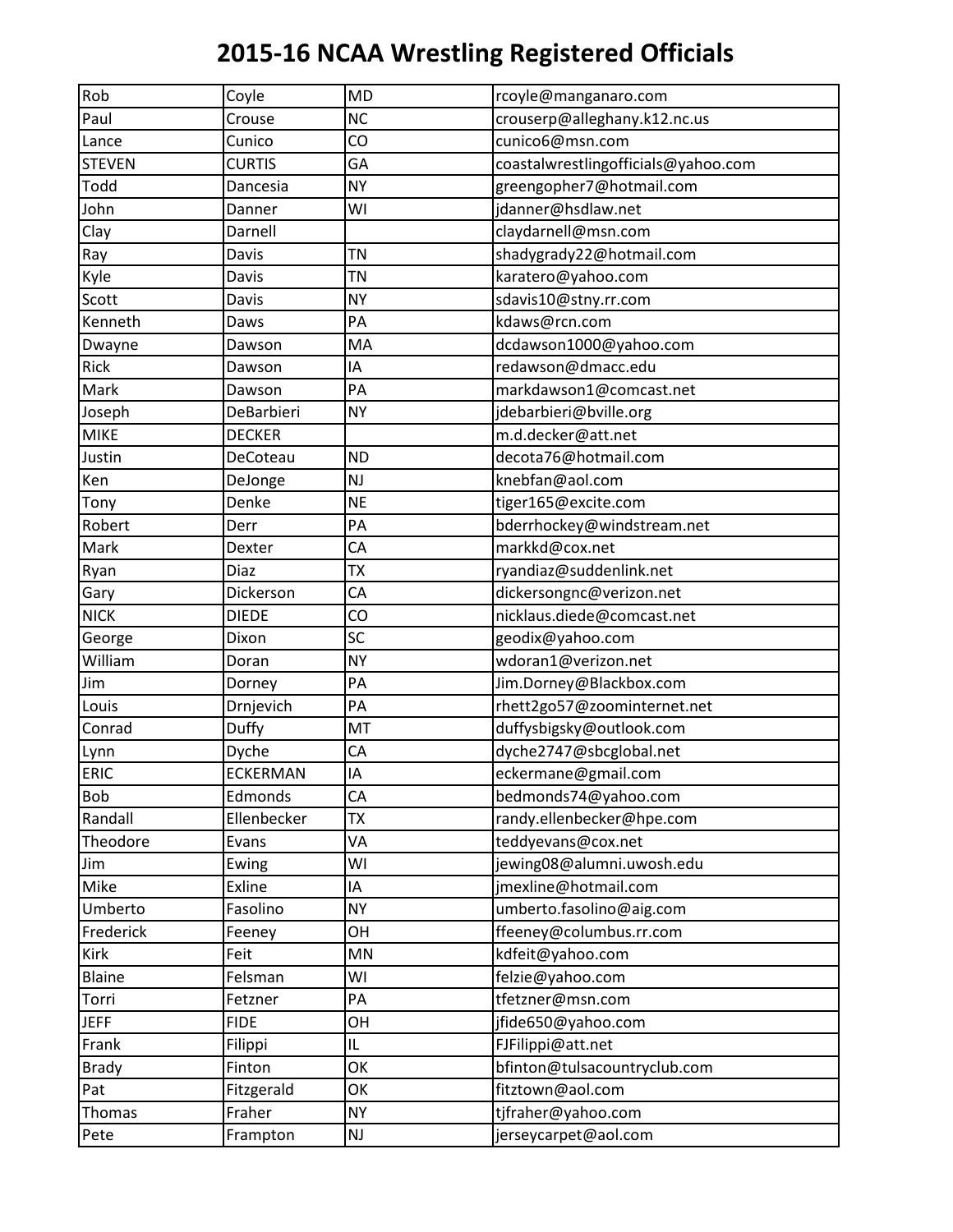| <b>CHASE</b> | <b>FRANCIS</b>   |           | jilladametz@yahoo.com            |
|--------------|------------------|-----------|----------------------------------|
| Patrick      | Frank            | PA        | patrickfrank3@hotmail.com        |
| Michael      | Frederiksen      | KS        | roadref483@hotmail.com           |
| <b>CURT</b>  | <b>FROST</b>     |           | cjfrost6@live.com                |
| Carl         | Fudge            | <b>MO</b> | cfudge@smithmoore.com            |
| Kevin        | Gallagher        | <b>NY</b> | kgallagher@stonewellcorp.com     |
| Robert       | Gano             | PA        | bob@g-forceinvestigations.com    |
| Ken          | Gaudreau         | CA        | kgofficial@gmail.com             |
| Rodger       | Gehring          | PA        | gehrings@comcast.net             |
| Robert       | Gentilezza       | PA        | robert.gentilezza@scrsd.org      |
| Jaime        | George           | IL        | wrestlingref@comcast.net         |
| Robert       | Germann          | MA        | bgermannjr@comcast.net           |
| Kevin        | Geurink          | <b>NC</b> | kgeurink@unitedseminary.edu      |
| <b>Terry</b> | Giardini         | IL        | tncgarden@comcast.net            |
| James        | Giles            | VA        | cgiles@baskervill.com            |
| Douglas      | Gingles          | <b>SD</b> | dougelancer@yahoo.com            |
| Leonard      | Gino             |           | Lennygino@aol.com                |
| <b>Titus</b> | Godbolt          | <b>NC</b> | t.godbolt23@yahoo.com            |
| Steve        | Gottlieb         | CO        | steve_otv@qwestoffice.net        |
| Rodney       | Grainger         | VA        | vaaauwrestling@aol.com           |
| Philip       | Grebinar         | MA        | grebinar@wpi.edu                 |
| Mike         | Greco            | <b>NY</b> | mgreco@bbumail.com               |
| <b>Brian</b> | Green            | PA        | brianrgreen@verizon.net          |
| <b>RANDY</b> | <b>GREEN</b>     | OH        | greenhometown@yahoo.com          |
| Nicholas     | Grosso           | CT        | raiders818075@yahoo.com          |
| Keith        | Grunberg         | OR        | kgrunberg@comcast.net            |
| Bob          | Gruner           | FL        | bgsawmill@yahoo.com              |
| Tony         | Guerrero         | CA        | mguer3731@cox.net                |
| <b>DEKE</b>  | <b>GUNSOLLEY</b> | OH        | dgunsolley@examsolutionsplus.com |
| Ron          | Haag             | KS        | rhaag@fhsu.edu                   |
| Ryan         | Hagan            | <b>TN</b> | hagan.ryan@gmail.com             |
| Mike         | Hagerty          | <b>MO</b> | mhagerty@bssd.net                |
| Marcia       | Haise            | <b>NY</b> | mhaise@hotmail.com               |
| Steve        | Hale             | VA        | halevt@cox.net                   |
| Scott        | Hall             | OR        | sahall1884@gmail.com             |
| patrise      | halstead         | <b>TX</b> | patrisehalstead@gmail.com        |
| <b>JACK</b>  | <b>HAMEL</b>     | CO        | jhameljack@hotmail.com           |
| Daniel       | Hanley           | <b>NY</b> | danley4@aol.com                  |
| Edward       | Hanley           | MA        | ed.hanley@verizon.net            |
| Patrick      | Hanson           | <b>MO</b> | pathanson80@yahoo.com            |
| Dwayne       | Harer            | WI        | dharer@ruan.com                  |
| Dennis       | Harland          | MI        | DHARLAND@COMCAST.NET             |
| Chad         | Harris           | KS        | harrissells@yahoo.com            |
| Charles      | Harris           | PA        | bharris134@hotmail.com           |
| Kit          | Harris           | KS        | kharris@usd348.com               |
| Chuck        | Harrison         |           | ref2buck@gmail.com               |
| Gerard       | Harrison         | MD        | rockhrrsn@yahoo.com              |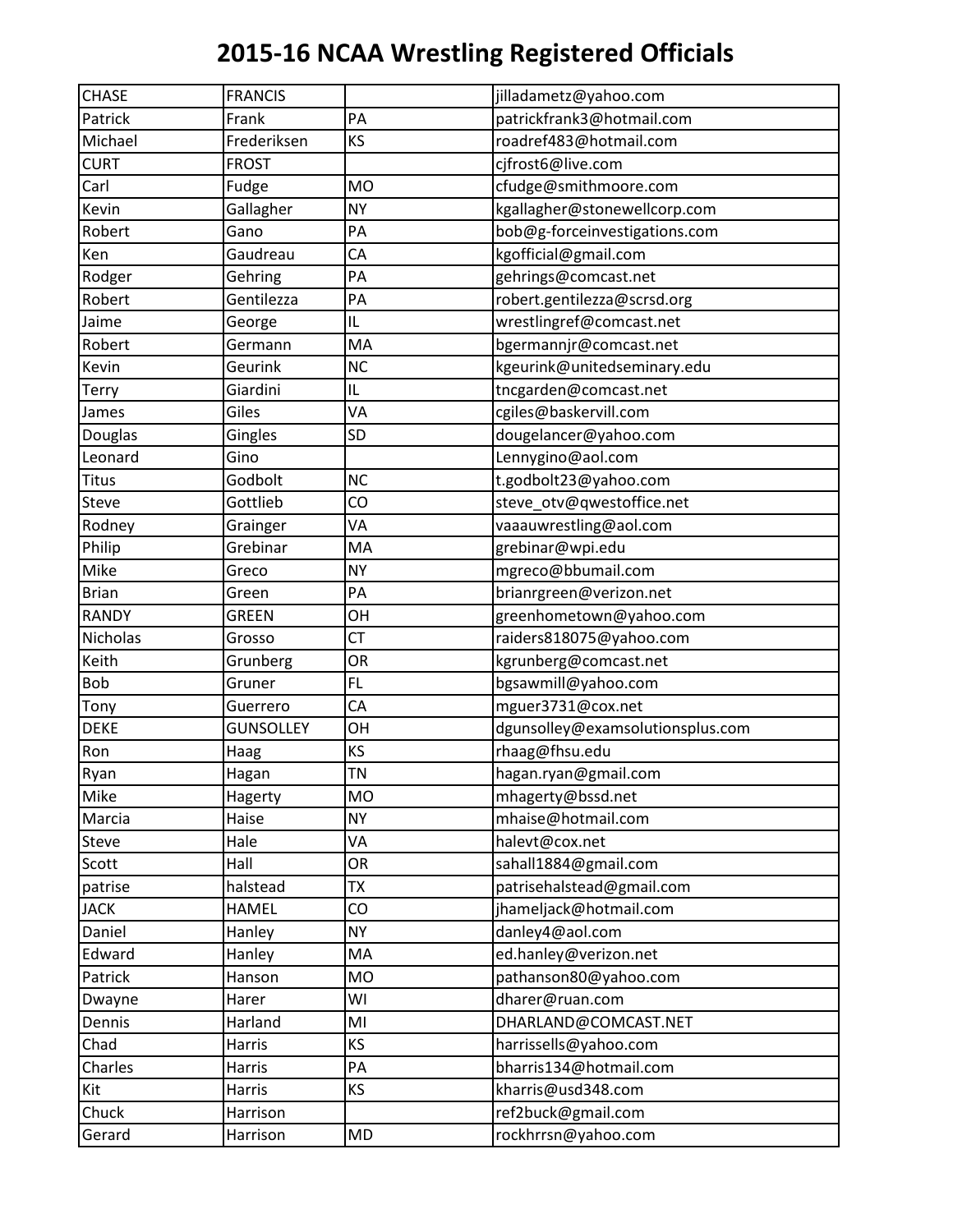| Randy         | Hartman           | CA        | randalljhartman@cox.net           |
|---------------|-------------------|-----------|-----------------------------------|
| Danny         | Hartung           | FL.       | wrestlingref2@gmail.com           |
| <b>Bruce</b>  | Haselrig, Sr.     | PA        | matsense@yahoo.com                |
| Dave          | Hass              | WI        | dhass210@gmail.com                |
| Robert        | <b>Hastings</b>   | <b>MO</b> | rhastings@primelending.com        |
| Eric          | Hebestreit        | MI        | eric@erichebe.com                 |
| Richard       | Hedgecock         | <b>NC</b> | oxrick@gmail.com                  |
| <b>HAROLD</b> | <b>HELLEN</b>     | WI        | hhellen@mhtc.net                  |
| Lewis         | Hendrickson       | <b>WA</b> | refdad@hotmail.com                |
| Scott         | Herman            | CA        | ScottHerman3@allstate.com         |
| <b>JACOB</b>  | <b>HERSEL</b>     | ID        | jhersel@hotmail.com               |
| Paul          | Hertz             | DE        | paul_hertz@hotmail.com            |
| Tim           | Hessing           | OH        | dr.t.hessing@gmail.com            |
| Raymond       | Hickey            | OH        | rjhickey3@centurytel.net          |
| Gordon        | Hill              | CA        | Gordon368532@icloud.com           |
| Robert        | Hirsch            | <b>SD</b> | robert.hirsch@k12.sd.us           |
| John          | Hnath             | PA        | jhnath@gfsfab.com                 |
| Tim           | Hoden             | VA        | thoden@campbell.k12.va.us         |
| Tim           | Hodkiewicz        | WI        | timmyhodko@gmail.com              |
| Scott         | Holbrook          | IL        | scott.holbrook@kone.com           |
| David         | Holler            | IL        | hollerd@ameritech.net             |
| Kevin         | Holmgren          | CT        | kevin.holmgren54@gmail.com        |
| Michael       | Honkomp           | <b>NC</b> | jmike@digikomp.com                |
| Douglas       | Hoops             | <b>NE</b> | hoopsnov@gpcom.net                |
| Doug          | Howard            | FL        | douglasrhoward@yahoo.com          |
| Jack          | Huling            | MI        | jhuling@ford.com                  |
| <b>THOMAS</b> | <b>HUNTER</b>     | OH        | huntph47@bright.net               |
| <b>KENT</b>   | <b>INTAGLIATA</b> | OH        | Kent.intagliata@hyland.com        |
| Matt          | Jacobson          | <b>NE</b> | mjacobson109@yahoo.com            |
| Dan           | Jaksetic          | OH        | danjaksetic@bex.net               |
| Eric          | Jobgen            | IA        | erickaren@aol.com                 |
| John          | Johnson           | IA        | johncjohnson.johnson@gmail.com    |
| <b>JOSEPH</b> | <b>JOHNSON</b>    | MI        | jhjohnson69@hotmail.com           |
| Frank (JR)    | Johnson           | VA        | jrjohnson215@gmail.com            |
| Charlie       | Jones             | AZ        | charlie.jones@symphonyhealth.com  |
| Michael       | Jordan            | DE        | mlj19713@comcast.net              |
| <b>RON</b>    | <b>JOSEPH</b>     | OH        | ron-joseph@att.net                |
| Scott         | Judy              | VA        | scottjudy76@hotmail.com           |
| Raymond       | Kahler            | PA        | rck2@frontiernet.net              |
| Benjamin      | Keefer            | CO        | keefer@coloradomesa.edu           |
| Jim           | Keller            | WI        | jkwrestle@yahoo.com               |
| <b>Brian</b>  | Kelvington        | MN        | brian.kelvington@vistaoutdoor.com |
| Tommy         | Kennedy           | OR        | tamtom247@gmail.com               |
| Gary          | Kessel            | PA        | gkessel@ptd.net                   |
| Guy           | Kimball           | MN        | gkimball@moorheadschools.org      |
| <b>Bruce</b>  | Kinney            | <b>NY</b> | bgkmidnightrun@gmail.com          |
| <b>Brent</b>  | Kinney            | <b>NY</b> | kinney521@aol.com                 |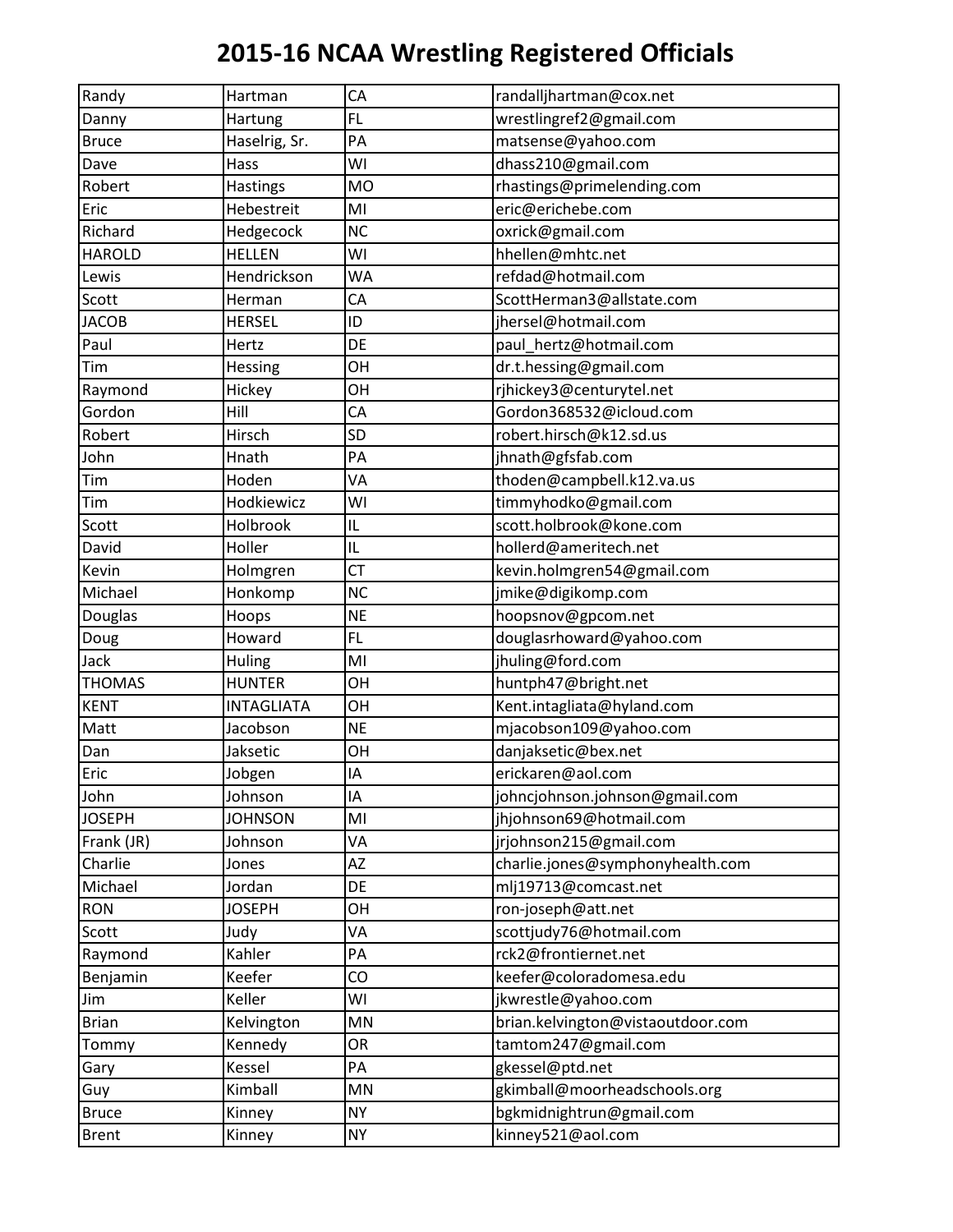| CODY           | <b>KINNEY</b>   | CO        | cody.kinney87@gmail.com         |
|----------------|-----------------|-----------|---------------------------------|
| John           | Kopalek         | <b>NY</b> | johnkopalek@stny.rr.com         |
| Paul           | Kopalek         | <b>NY</b> | pkopalek@gmail.com              |
| Jerry          | Kuntz           | OK        | jkuntz5@cox.net                 |
| Donald         | Kush            | IL        | d.kush@comcast.net              |
| <b>BRIAN</b>   | LAFAVE          | CO        | blafave75@gmail.com             |
| Dan            | Lang            | <b>TX</b> | dlang19@comcast.net             |
| Derek          | Lark            | <b>MO</b> | dlark@marshallschools.com       |
| Timothy        | Lazar           | <b>NC</b> | tlazar@camden.k12.nc.us         |
| Eric           | Lehrke          | WI        | elehrke@dce.k12.wi.us           |
| Frank          | Leitner         | NJ        | leitnfra@yahoo.com              |
| Mike           | Lengyel         | CA        | m.lengyel@sbcglobal.net         |
| Anthony        | Leonardo        |           | jaleonardo@comcast.net          |
| Michael        | Letcher         | <b>NY</b> | mletcher@twcny.rr.com           |
| Dennis         | Lewis           |           | Sallie4U@echoes.net             |
| Kevin          | Linich          | OH        | kevinlinich@att.net             |
| Jacob          | Llewellyn       | PA        | jacob.llewellyn@verizon.net     |
| Arthur         | Lomeli          | ΑZ        | arttheref@gmail.com             |
| Jerry          | looney          | <b>WY</b> | carless3@msn.com                |
| Kevin          | Looper          | OK        | klooper@ditchwitch.com          |
| Michael        | Lopez           | WI        | mikelopez133@gmail.com          |
| Kris           | Lowdermilk      | OH        | milk@sssnet.com                 |
| John           | Lower           | PA        | jcl8@psu.edu                    |
| Matt           | Lowers          | IN        | mllowers018@gmail.com           |
| <b>FABIAN</b>  | LUJAN           | OH        | fabelujan@yahoo.com             |
| Dwayne         | Lundtvedt       | IA        | nordicexp@hotmail.com           |
| Clinton        | MacNaught       | <b>NY</b> | macnaught44@hotmail.com         |
| <b>Nick</b>    | Macsata         | CT        | nicholas.s.macsata.mil@mail.mil |
| Caleb          | Malcolm         | SC        | calebamalcolm@gmail.com         |
| <b>Bruce</b>   | Malinowski      | <b>MD</b> | bmalinowski@bcps.org            |
| Alan           | Maloney         | NJ        | amalo23071@aol.com              |
| Peter          | Mankowich       | <b>MO</b> | petemank@gmail.com              |
| <b>Brian</b>   | Manzi           | <b>CT</b> | bmanzi@bbthreaded.com           |
| Steve          | Marcus          |           | stevemarcus7@gmail.com          |
| Fred           | Marjerrison     | CO        | mojofred10@yahoo.com            |
| Ron            | Marquez         | CA        | ronmarquezhbwr@comcast.net      |
| Clayton        | Martin          | <b>TX</b> | martin_clayton@att.net          |
| <b>BRADLEY</b> | <b>MATTEAR</b>  | ΙA        | spongeratc@aol.com              |
| Robert         | Matyskiel       | FL        | Rem@pbcwhof.net                 |
| Gary           | Mayabb          | <b>MO</b> | mayabbs@hotmail.com             |
| Mike           | McCormick       | VA        | mike.mccormick@caring4kids.com  |
| <b>HARRY</b>   | MCDONALD        | OH        | harry.mcdonald@dla.mil          |
| Lester         | McFall          | <b>OR</b> | mcfalladventures@charter.net    |
| Zach           | <b>McGillis</b> | MN        | zach.mcgillis@gmail.com         |
| Timothy        | McGinley        | PA        | mcgin@verizon.net               |
| Steven         | McIntyre        | IL        | smac@firstsavannasavings.com    |
| Mike           | McLarney        | RI        | mmclarney@gmail.com             |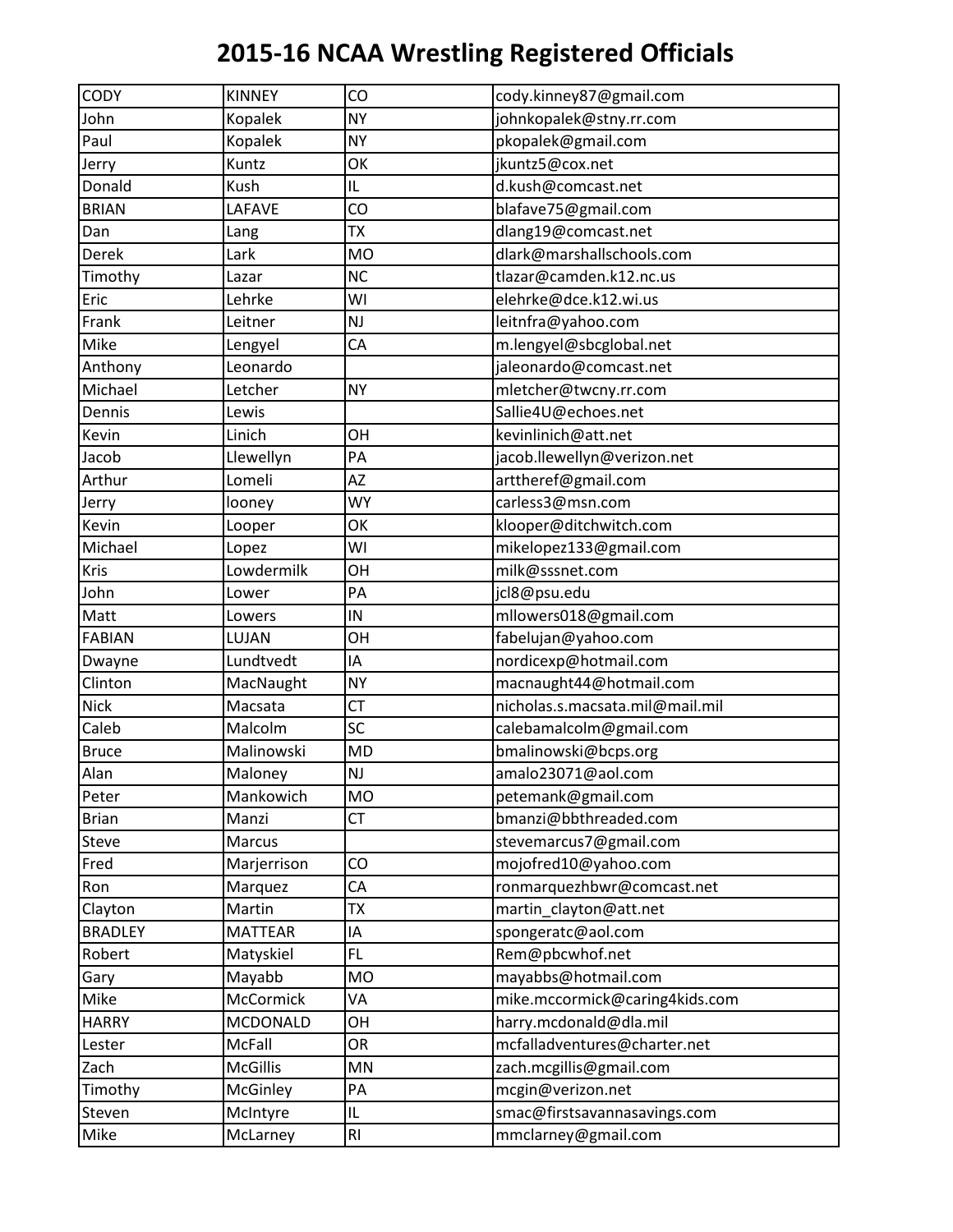| Bryant         | Meckley        | PA        | bmeckley@hotmail.com          |
|----------------|----------------|-----------|-------------------------------|
| Andy           | Meier          | MA        | meierEce@gmail.com            |
| Ryan           | Mekeel         | IL        | mekeel.ryan@gmail.com         |
| <b>RYUN</b>    | <b>MENDOZA</b> | CO        | broncosman5608@gmail.com      |
| Ray            | Merwine        | PA        | stingrae1@rcn.com             |
| Andrew         | Miesse         | <b>CT</b> | miesseam@yahoo.com            |
| Marc           | Miller         | IL        | mmiller@psd202.org            |
| Michael        | Millward       | PA        | mmillward@verizon.net         |
| Masao          | Miyake         | OR        | mwwoa60@gmail.com             |
| Craig          | Mizufuka       | СA        | rasseler2@yahoo.com           |
| <b>RIGGEN</b>  | <b>MOON</b>    | <b>WY</b> | moon@utlx.com                 |
| Gabriel        | Mooney         | MN        | rainyday103@hotmail.com       |
| Thomas         | Moore          | <b>WA</b> | ThomasJ.Moore723@gmail.com    |
| <b>TOM</b>     | <b>MOORE</b>   | OK        | theofficiallegend@hotmail.com |
| John           | Mulgrave       | PA        | johnmulgrave@gmail.com        |
| Keith          | Mumford        | DE        | dkmumford@gmail.com           |
| Spencer        | Murdock        | CA        | spencer.murdock@me.com        |
| Kelly          | Murphy         | <b>CT</b> | kelly.j.murphy@espn.com       |
| <b>Brian</b>   | Murphy         |           | bmurphy@admin.msjnet.edu      |
| Karl           | Nadolsky       | MI        | karlnadolsky@yahoo.com        |
| Tony           | Napier         | OH        | tonynapier@bex.net            |
| Kurt           | Nathe          | MN        | kurtnathe@yahoo.com           |
| Jared          | Nelson         | IL        | nelsonjared@hotmail.com       |
| Kevin          | Neville        | <b>MD</b> | kevin@superior-stucco.com     |
| Michael        | <b>New</b>     | <b>NC</b> | coachnew@gmail.com            |
| Andrew         | Nicola         | CA        | cadet130@gmail.com            |
| <b>DOUG</b>    | <b>OERTLEY</b> | GA        | dougoertley@yahoo.com         |
| Eric           | Olson          | ΙA        | olson.eric67@gmail.com        |
| Cody           | Olson          | CA        | jcodyo@gmail.com              |
| Peter "Rookie" | Olson          | <b>NH</b> | rOlson@vernonhome.org         |
| Christopher    | Ormsby         | <b>NJ</b> | cormsby119@gmail.com          |
| Manuel         | Ortiz          | CA        | silverandblack86@yahoo.com    |
| Anthony        | Ovalle         | CA        | ovalle77@msn.com              |
| Mike           | Owen           | MT        | mkowen1@msn.com               |
| Joe            | Pantaleo       | MI        | jpantaleo@aespeo.com          |
| Dave           | Pause          | MD        | dapause@comcast.net           |
| <b>FRANK</b>   | <b>PAVICH</b>  | <b>SD</b> | fpavich@amfam.com             |
| Gregory        | Peak           | OK        | greg_peak@yahoo.com           |
| Douglas        | Perrin         | CA        | dougperrin25@gmail.com        |
| Chris          | Pettigrew      | PA        | coachpett6@aol.com            |
| Dave           | Pfaffle        | IA        | pfaffled@gmail.com            |
| Jim            | Phillips       |           | jim_phillips@comcast.net      |
| Keith          | Pickard        | CA        | ckpickard@sbcglobal.net       |
| <b>Brad</b>    | Pickert Jr     | CO        | gottamilk@colomail.com        |
| Mark           | Pocci          | PA        | psu.poach@gmail.com           |
| Wyatt          | Pollert        | <b>ND</b> | wyatt@rubiconmortgagellc.com  |
| <b>KEITH</b>   | POOLMAN        | IA        | kpoolman3@gmail.com           |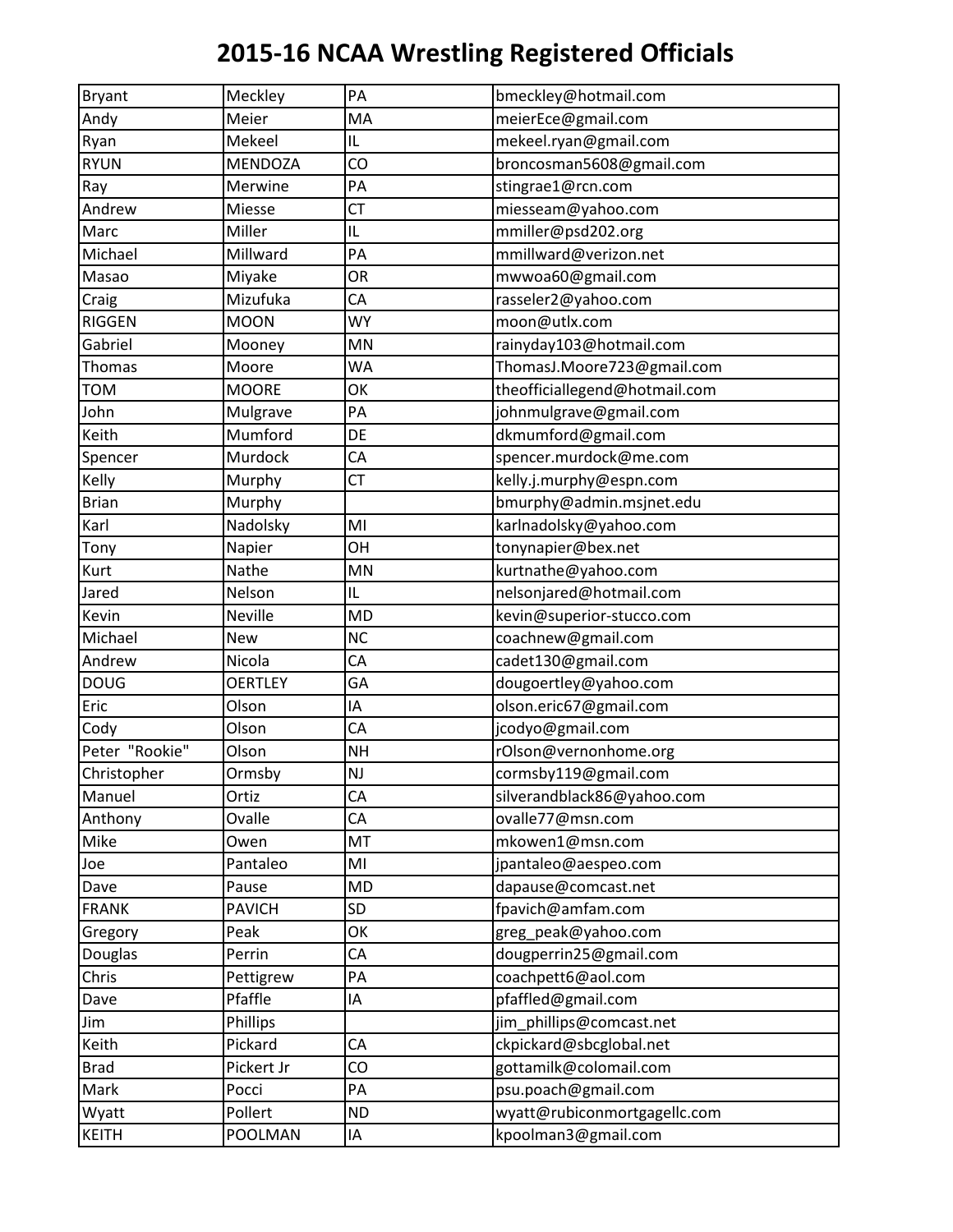| <b>Bud</b>       | Postma         | <b>SD</b> | bud.postma@k12.sd.us         |
|------------------|----------------|-----------|------------------------------|
| <b>Bradley</b>   | Potter         | OH        | bpotter89@att.net            |
| <b>JOE</b>       | <b>PUETZ</b>   | WI        | puetzjosephf@johndeere.com   |
| Jeffrey          | Pultz          | VA        | pultzjs@lcsedu.net           |
| Jeron            | Quincy         | <b>TX</b> | jeronquincy@ymail.com        |
| Mark             | Quirk          | OK        | markquirk@cox.net            |
| Peter            | Rao            | <b>NY</b> | conan1@roadrunner.com        |
| Les              | Rasmussen      |           | pennyles59@aol.com           |
| Bill             | Reed           | IA        | reslreed@gmail.com           |
| Nathan           | Reese          | PA        | njreese123@yahoo.com         |
| Joel             | Reighard       | ΙA        | joelgrvm@yahoo.com           |
| Jerry            | Reker          | MN        | j.reker@komets.k12.mn.us     |
| Jeremy           | Rhoades        | OR        | jrhoades72@gmail.com         |
| Leo <sup>*</sup> | Rhodes         | <b>NY</b> | Ihrhodesjr@hotmail.com       |
| <b>MICHAEL</b>   | <b>RIAL</b>    | IA        | flrrial@frontiernet.net      |
| Rick             | Ripplinger     | <b>ND</b> | rickr@dakotafence.com        |
| Shane            | Risner         | MI        | shane.risner@gmail.com       |
| Kenny            | Ritchie        | OK        | kritchie3@cox.net            |
| Jim              | Rivello III    | PA        | jrivello@me.com              |
| Jason            | Rivera         | PA        | JasonR@gavenindustries.com   |
| Angel            | Rivera         |           | arivera134@yahoo.com         |
| Jason            | Robison        | PA        | robison@comcast.net          |
| Alberto          | Rodriguez      | KS        | arod166@gmail.com            |
| Dan              | Roff           |           | dan.roff@fridley.k12.mn.us   |
| Michael          | Roff           | MN        | mike.roff@co.anoka.mn.us     |
| Glenn            | Rosario        | <b>MO</b> | glenn.rosario@nkcschools.org |
| Dan              | Rosenberg      | <b>MD</b> | rosenbergd@hotmail.com       |
| Abram            | Ross           |           | aalonzo25@yahoo.com          |
| Doug             | Rothrock       | PA        | rocky331@verizon.net         |
| James            | Rupp           | PA        | 4rupps@comcast.net           |
| Mark             | Russo          | <b>NJ</b> | reffmvr@gmail.com            |
| Alex             | Ryan           | KS        | alexr@woofter.com            |
| Jim              | Sackett        | <b>NE</b> | james.sackett@cox.net        |
| Cory             | Salmon         | CA        | csalmon1@comcast.net         |
| Craig            | Salvatore      | NJ        | bucswrestling@yahoo.com      |
| Rey              | Santiago       | СT        | hollycormier@sbcglobal.net   |
| DAN              | <b>SAYERS</b>  | OH        | dsayers24@gmail.com          |
| <b>Travis</b>    | Scheele        | KS        | scheeletravis@gmail.com      |
| Ronnie           | Schneider      | MN        | Skylinerefs@comcast.net      |
| Donald           | Schroeder      | FL        | donaldschroeder69@yahoo.com  |
| Roy              | Scott          | <b>NY</b> | rscott22@aol.com             |
| Tim              | <b>Servies</b> | IN        | tservies@sbcglobal.net       |
| Aaron            | Sesker         | IL        | asesker@danfoss.com          |
| Kent             | Sesker         | IA        | iowawrestlingzone@yahoo.com  |
| Bob              | Shaffer        | PA        | refbobshaffer@aol.com        |
| Curtis           | Shearer        | NJ        | Goldenram63@verizon.net      |
| Chris            | <b>Shears</b>  | PA        | shearsy@msn.com              |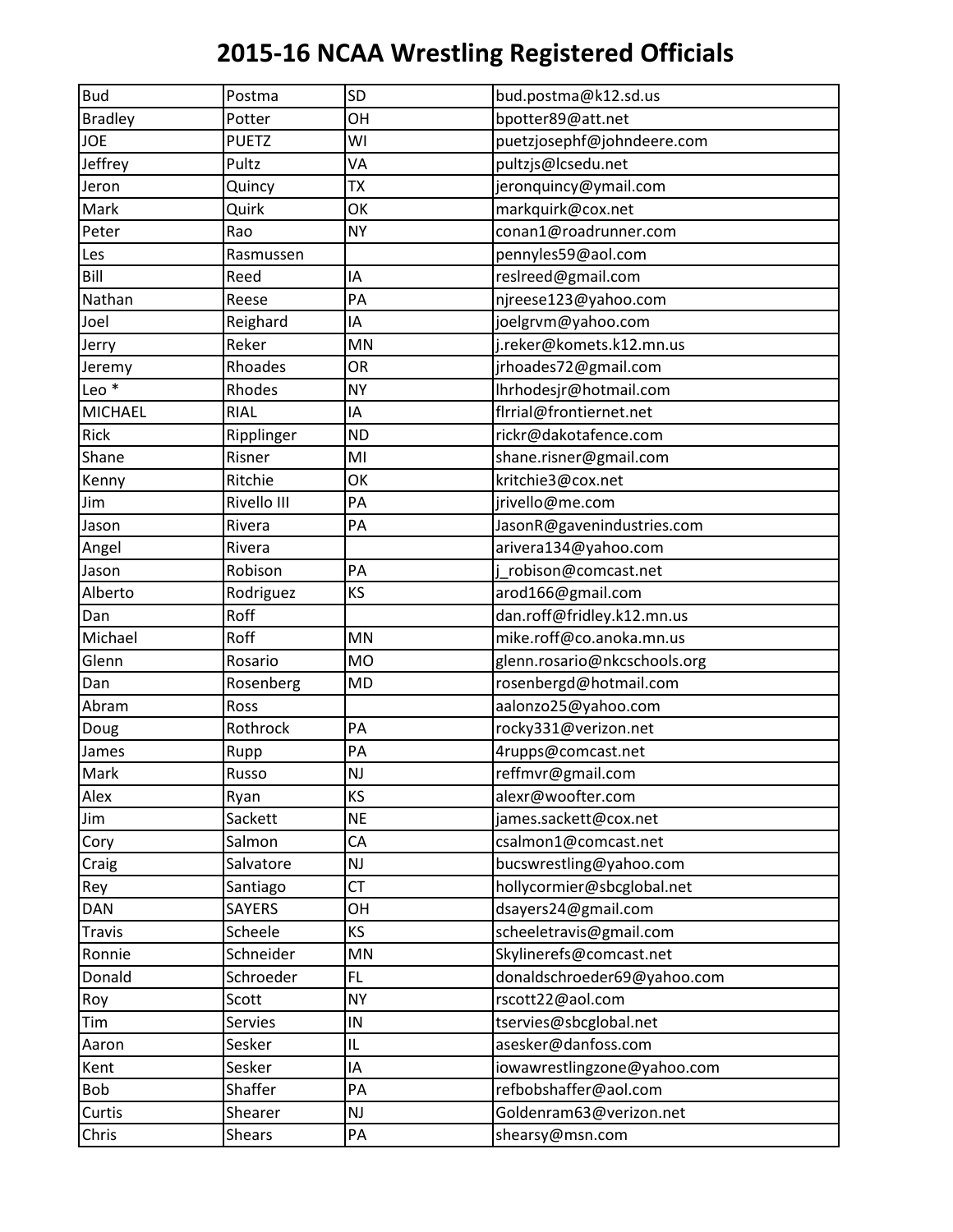| Charles      | Sherer             | <b>NE</b> | c_sherer@hotmail.com                   |
|--------------|--------------------|-----------|----------------------------------------|
| Mark         | Sigmon             | PA        | mark@sigmon-sigmon.com                 |
| Ronnie       | Sigmon             | <b>NC</b> | rdsigmon@embarqmail.com                |
| Zach         | Skarda             | WI        | 12skardz@gmail.com                     |
| Steve        | Skarda             | WI        | skarda_steven@yahoo.com                |
| <b>TONY</b>  | <b>SMERK</b>       | OH        | tonysmerk@roadrunner.com               |
| Robert       | Smith              | FL        | rob2laurie@embarqmail.com              |
| Paul         | Smith              | <b>NC</b> | pj.smith@uncp.edu                      |
| Wayne        | Smith              | VA        | dw090854s@yahoo.com                    |
| JOE          | SOL                | MT        | jsol55@hotmail.com                     |
| Jeff         | Sorensen           | IL        | sorny1963@aol.com                      |
| Matt         | Sorochinsky        |           | aa2x1995@aol.com                       |
| Michael      | <b>Sousaris</b>    | OH        | mike.sousaris@rlgbuilds.com            |
| phillip      | Spence             | VA        | phillip@spencecontracting.net          |
| <b>RICK</b>  | <b>STAHL</b>       | IA        | rstahl@cedargraphicsinc.com            |
| Ron          | Standridge         | <b>NJ</b> | njrstandridge@aol.com                  |
| Cal          | Stanke             | WI        | cal_stanke@hotmail.com                 |
| Larry        | Steele             | PA        | Itsteele@earthlink.net                 |
| Randy        | Steen              | AR        | rsteen@rps.k12.ar.us                   |
| Adam         | Stevenson          | PA        | adampstevenson@icloud.com              |
| <b>TOM</b>   | <b>STONE</b>       | CO        | tmstone@comcast.net                    |
| <b>Brady</b> | Storhaug           | MN        | bstorhau@hotmail.com                   |
| Kevin        | Tann               | CO        | ktann44@gmail.com                      |
| Joe          | Tauber             | <b>NC</b> | joetauberlaw@yahoo.com                 |
| <b>RYAN</b>  | <b>TEBOCKHORST</b> | IA        | ryantebock@yahoo.com                   |
| Jerry        | Tennant            | OH        | jertennant@gmail.com                   |
| Scott        | Thomasson          | VA        | scott.thomasson@laymandistributing.com |
| Daniel       | Tibitoski          | <b>TN</b> | daniel_tibitoski@hotmail.com           |
| Dennis       | Todd               | <b>MO</b> | dennist@wearcon.com                    |
| Joel         | Toedter            | MN        | jitoe@sherbtel.net                     |
| Dan          | Toothaker          | CO        | atooth@tds.net                         |
| <b>JAMES</b> | <b>TORVIK</b>      | IA        | jtorvik31@mchsi.com                    |
| Tony         | Trabucco           | CA        | tonyt9176@gmail.com                    |
| Garth        | Trimble            | <b>WA</b> | garth.trimble@gmail.com                |
| Paul         | Triplett           | <b>MD</b> | paul@superior-stucco.com               |
| John         | Troxel             | CA        | jt@verdict.net                         |
| Rick         | Tucci              | FL.       | ctucci2698@aol.com                     |
| Cruz         | Urbina             | OR        | swoacruz@gmail.com                     |
| Jay          | Valencia           | CA        | Jvalencia145@yahoo.com                 |
| Timothy      | Vanderhoof         | PA        | timvan13@yahoo.com                     |
| Mike         | Vantiger           | IA        | vantigerfarms@gmail.com                |
| <b>TODD</b>  | <b>VICTOR</b>      | OH        | tcvictor@aol.com                       |
| <b>JAMES</b> | VIEGAS             |           | jimviegas@yahoo.com                    |
| Paul         | Viterisi           | IN        | pviterisi@gmail.com                    |
| <b>KIRK</b>  | WALDERO            | CO        | kwaldero22@hotmail.com                 |
| Dave         | Walton             | <b>NE</b> | waltonrefd@yahoo.com                   |
| Doug         | Walton             | <b>NE</b> | dawalton@frontiernet.net               |